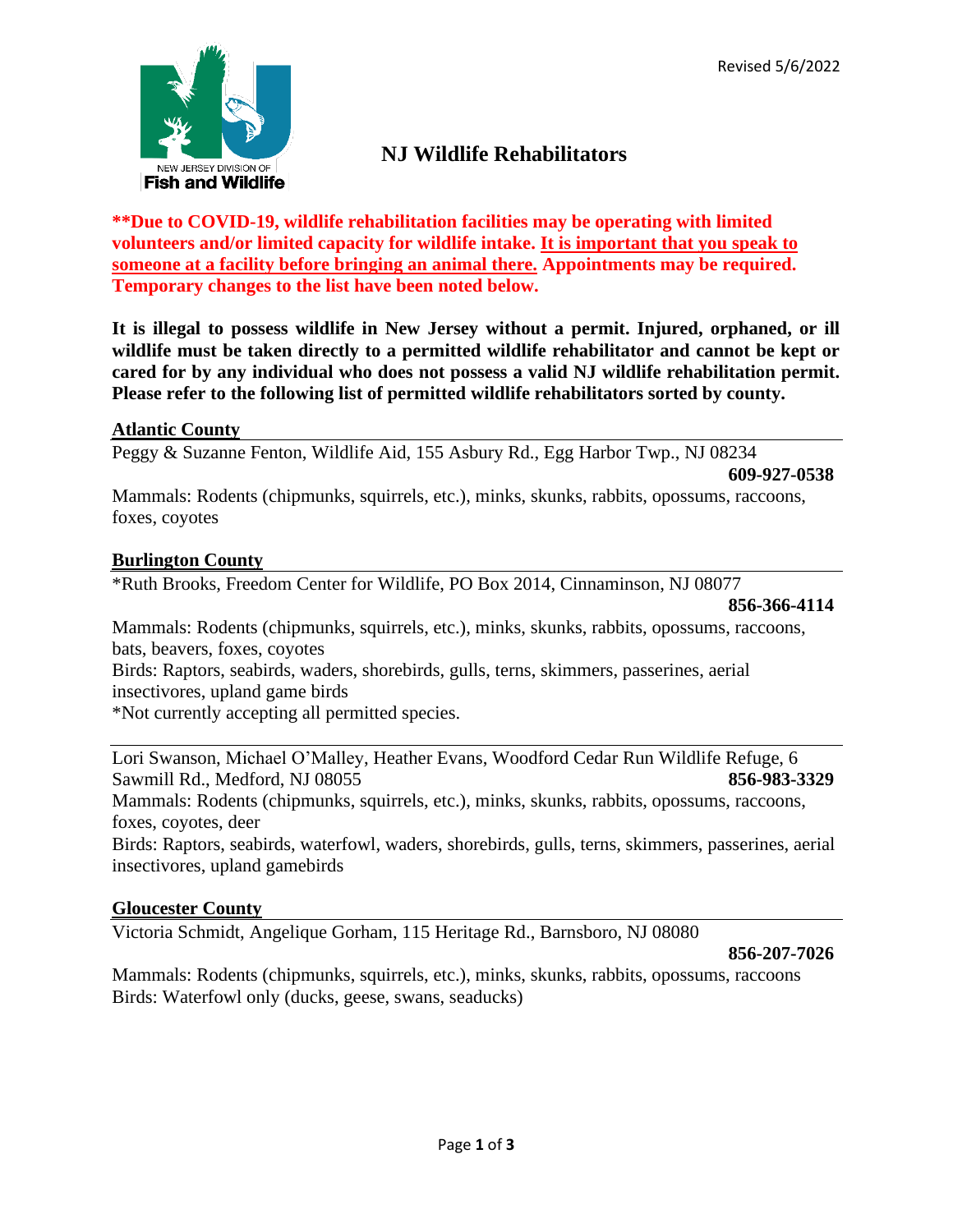# **Hunterdon County**

Jacqueline Kashmer, NJ Bat Sanctuary, 26 Kappus Rd., Milford, NJ 08848 **908-200-1040** Mammals: Bats only

Tracy Leaver, Heather Freeman, Melissa Anahory, Woodlands Wildlife Refuge, PO Box 5046, Clinton, NJ 08807 **908-730-8300** Mammals: Rodents (chipmunks, squirrels, etc.), minks, skunks, rabbits, opossums, raccoons, bats, beavers, otters, foxes, coyotes, bobcats, bears Reptiles & Amphibians: Turtles, snakes, salamanders, frogs, toads

### **Mercer County**

Diane Nickerson, Jane Rakos-Yates, Nicole Golden, Mercer County Wildlife Center, 1748 River Rd. (Rt. 29), Titusville, NJ 08560 **609-303-0552** Mammals: Rodents (chipmunks, squirrels, etc.), minks, skunks, rabbits, opossums, raccoons, bats, beavers, foxes, coyotes, deer Birds: Raptors, seabirds, waterfowl, waders, shorebirds, gulls, terns, skimmers, passerines, aerial insectivores, upland gamebirds Reptiles & Amphibians: Turtles, snakes, salamanders, frogs, toads

Hannah Suthers, Songbirds at Home, 4 View Point Dr., Hopewell, NJ 08525-2112

**609-466-1871**

Birds: Passerines, aerial insectivores, upland gamebirds

#### **Monmouth County**

Melissa Jacobs, 71 Lincoln Ave., Neptune City, NJ 07753 **732-775-5157** Mammals: Rodents (chipmunks, squirrels, etc.), minks, skunks, rabbits, opossums, raccoons

Jean Parker, Garden State Wildlife Center, PO Box 424, Howell, NJ 07731 **732-908-2345** Mammals: Rodents (chipmunks, squirrels, etc.), minks, skunks, rabbits, opossums, raccoons

#### **Morris County**

Anthony Desimone, 7 Edgehill Ave., Morristown, NJ 07968 **201-709-0934** Mammals: Raccoons only

Christopher Soucy, The Raptor Trust, 1390 White Bridge Rd., Millington, NJ 07946

**908-647-2353**

Birds: Raptors, waterfowl, waders, shorebirds, gulls, terns, skimmers, passerines, aerial insectivores, upland game birds

Deborah DeRosa, 37 Pine Ave., Madison, NJ 07940 **973-769-6830** Mammals: Rodents (chipmunks, squirrels, etc.), skunks, opossums, raccoons.